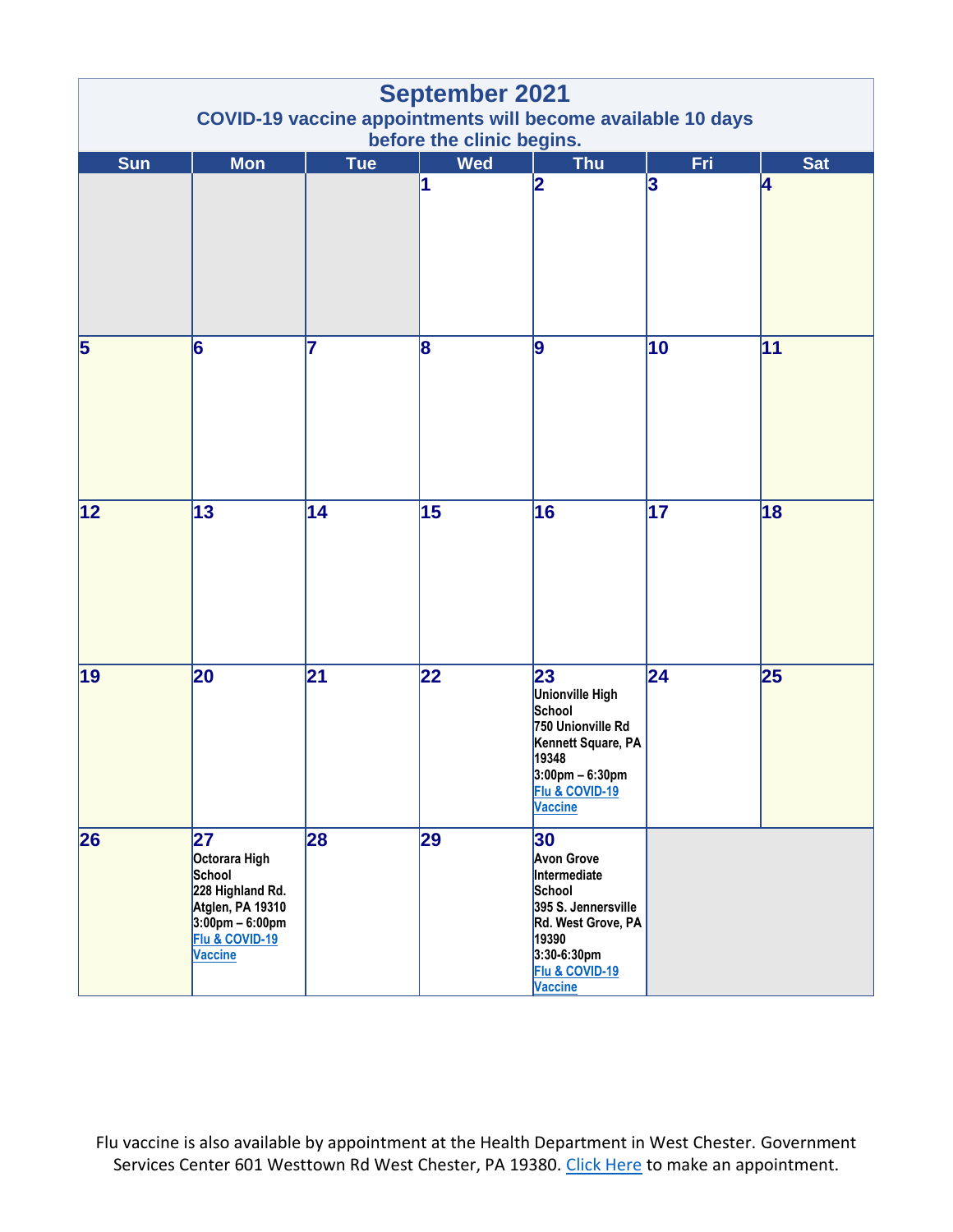| <b>October 2021</b>                                                              |                                                                                                                                                                                                                                                                                                        |            |            |                                                                                                                                                                                                                                                                                                                         |     |                                                                                                                            |  |  |  |  |  |
|----------------------------------------------------------------------------------|--------------------------------------------------------------------------------------------------------------------------------------------------------------------------------------------------------------------------------------------------------------------------------------------------------|------------|------------|-------------------------------------------------------------------------------------------------------------------------------------------------------------------------------------------------------------------------------------------------------------------------------------------------------------------------|-----|----------------------------------------------------------------------------------------------------------------------------|--|--|--|--|--|
|                                                                                  | <b>COVID-19 vaccine appointments will become available 10 days</b><br>before the clinic begins.                                                                                                                                                                                                        |            |            |                                                                                                                                                                                                                                                                                                                         |     |                                                                                                                            |  |  |  |  |  |
| *Registration for this clinic will open when the first clinic date is concluded. |                                                                                                                                                                                                                                                                                                        |            |            |                                                                                                                                                                                                                                                                                                                         |     |                                                                                                                            |  |  |  |  |  |
| Sun                                                                              | <b>Mon</b>                                                                                                                                                                                                                                                                                             | <b>Tue</b> | <b>Wed</b> | <b>Thu</b>                                                                                                                                                                                                                                                                                                              | Fri | <b>Sat</b>                                                                                                                 |  |  |  |  |  |
|                                                                                  |                                                                                                                                                                                                                                                                                                        |            |            |                                                                                                                                                                                                                                                                                                                         |     | 2                                                                                                                          |  |  |  |  |  |
| $\overline{\mathbf{3}}$                                                          | 4<br>Owen J. Roberts<br>Middle School<br>881 Ridge Rd.<br>Pottstown, PA<br>19465<br>3:00pm-6:00pm<br>Flu & COVID-19<br>Vaccine                                                                                                                                                                         | 5          | 6          | Kennett Square<br>Middle School<br>195 Sunny Dale Ln.<br>Landenberg, PA<br>19350<br>$3:00 \text{pm} - 6:30 \text{pm}$<br>Flu & COVID-19<br><b>Vaccine</b>                                                                                                                                                               | 8   | 9                                                                                                                          |  |  |  |  |  |
| 10                                                                               | 11                                                                                                                                                                                                                                                                                                     | 12         | 13         | 14<br>*Unionville High<br>School<br>750 Unionville Rd<br>Kennett Square, PA<br>19348<br>$3:00 \text{pm} - 6:30 \text{pm}$<br>Flu & 2 <sup>nd</sup> Dose<br><b>COVID-19 Vaccine</b>                                                                                                                                      | 15  | 16                                                                                                                         |  |  |  |  |  |
| 17                                                                               | 18<br>Phoenixville Middle<br>School<br>1000 Purple Pride<br>Pkwy. Phoenixville,<br>PA 19460<br>3:45pm - 6:30pm<br><b>Flu Vaccine</b><br>*Octorara High<br>School<br>228 Highland Rd.<br>Atglen, PA 19310<br>$3:00 \text{pm} - 6:00 \text{pm}$<br>Flu & 2 <sup>nd</sup> Dose<br><b>COVID-19 Vaccine</b> | 19         | 20         | 21<br>*Avon Grove<br>Intermediate School<br>395 S. Jennersville<br>Rd. West Grove, PA<br>19390<br>3:30-6:30pm<br>Flu & 2 <sup>nd</sup> Dose<br><b>COVID-19 Vaccine</b>                                                                                                                                                  | 22  | 23<br><b>Fugett Middle</b><br>School<br>500 Ellis Ln. West<br>Chester, PA 19380<br>$9:00am - 1:00pm$<br><b>Flu Vaccine</b> |  |  |  |  |  |
| 24                                                                               | 25<br>*Owen J. Roberts<br>Middle School<br>881 Ridge Rd.<br>Pottstown, PA<br>19465<br>3:00pm-6:00pm<br>Flu & 2 <sup>nd</sup> Dose<br><b>COVID-19 Vaccine</b>                                                                                                                                           | 26         | 27         | 28<br>Gordon Early<br><b>Literacy Center</b><br>351 Keresy St.<br>Coatesville, PA<br>19320<br>$4:15$ pm – 6:30pm<br>Flu & COVID-19<br><b>Vaccine</b><br><b>Great Valley Middle</b><br>School<br>255 Phoenixville<br>Pike, Malvern, PA<br>19355<br>$4:00 \text{pm} - 7:00 \text{pm}$<br>Flu & COVID-19<br><b>Vaccine</b> | 29  | 30                                                                                                                         |  |  |  |  |  |
| 31                                                                               |                                                                                                                                                                                                                                                                                                        |            |            |                                                                                                                                                                                                                                                                                                                         |     |                                                                                                                            |  |  |  |  |  |

Flu vaccine is also available by appointment at the Health Department in West Chester. Government Services Center 601 Westtown Rd West Chester, PA 19380. [Click Here](https://chescohealth.as.me/fluvaccine) to make an appointment.